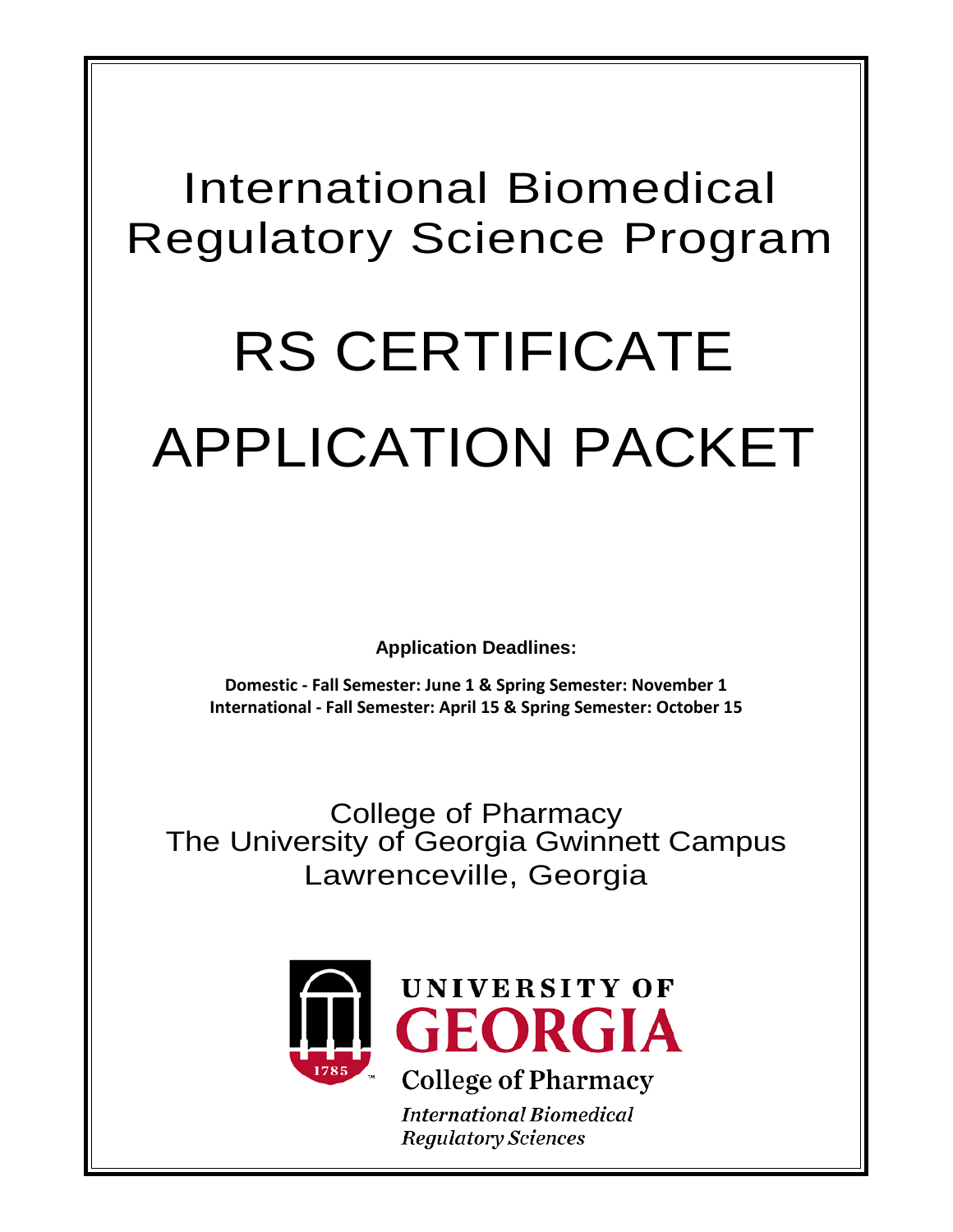# **Regulatory Sciences Program**

**Regulatory Sciences Certificate Application Packet**

**Table of Contents**

#### **Begin this process at least 6 weeks prior to the listed deadlines.**

*Follow these instructions carefully.*

#### **Application Deadlines**

**Domestic - Fall Semester: June 1 & Spring Semester: November 1 International - Fall Semester: April 15 & Spring Semester: October 15**

#### **IMPORTANT NOTES:**

- **1. This application is for the RS Certificate Program courses only. Courses completed in the certificate program may be used at a later time to fulfill a portion of the coursework for the Masters of Science Degree in Pharmacy (with an emphasis in Regulatory Sciences). The MS has a separate application process and additional admission criteria are required. Please review the Department's website for the most up-to-date information.**
- 2. This application is a supplemental department application specific to the Regulatory Sciences Program. The Supplemental Department Application deadlines are listed above.
- 3. You will **also** need to submit a University of Georgia Graduate School application and supply the necessary information to the Graduate School. Regulatory Sciences Program Deadlines take precedence over the UGA Graduate School deadlines.
	- This is a separate application process. The web address for the UGA's Graduate School is [grad.uga.edu/.](http://grad.uga.edu/) Be sure to note that you are a **NON-DEGREE** seeking candidate.
	- The UGA Graduate School code for this program is **CERT\_2IBR**. When you apply to the UGA Graduate School, it will ask to what program you are applying. To this, you should insert the code **CERT\_2IBR.**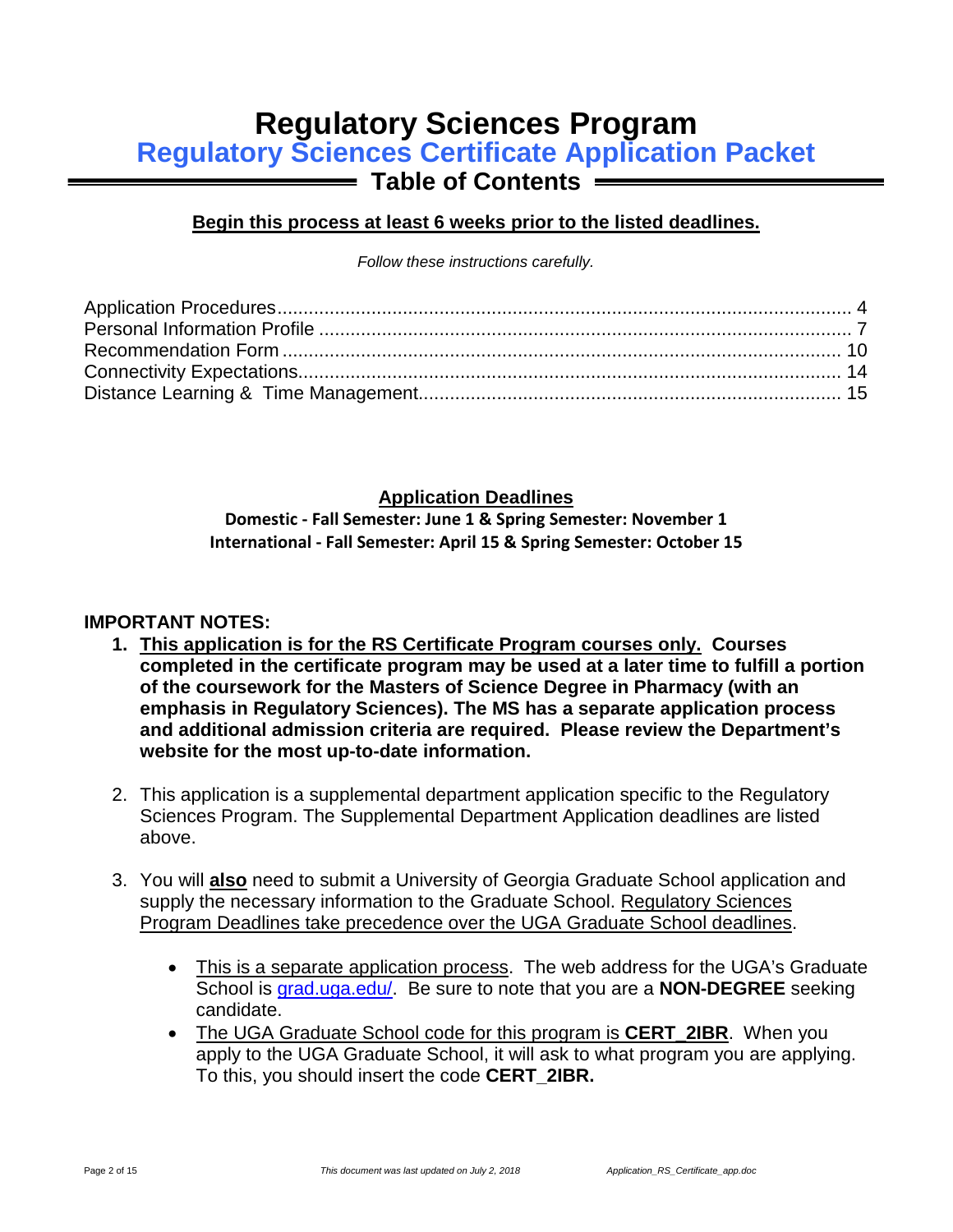- 4. It is your responsibility to assure that your application is complete and submitted by the deadline. Incomplete applications will not be considered. Admissions decisions will be made only on complete files.
	- Deadlines: Applications for admission and all supporting documents must be received in the Regulatory Sciences Office by:
		- Fall Semester June 1 (domestic) and April 15 (international)
		- Spring Semester November 1 (domestic) and October 15 (international)
		- All materials must be received by Regulatory Sciences Office by the deadline noted, not "post-marked by."
- 5. For the most up-to-date information, be sure to check both the Departmental website at [rs.rx.uga.edu](http://rs.rx.uga.edu/) and the UGA Graduate School website [grad.uga.edu/.](http://grad.uga.edu/)
- 6. You should follow your application status using the UGA Graduate School tracking system. Please do not contact the Regulatory Sciences Department. We are unable to discuss an applicant's status.
- 7. We are happy to address specific application and program questions with the applicant only. Spouses, partners, significant others, parents, employers, etc. must not contact our office on behalf of an applicant.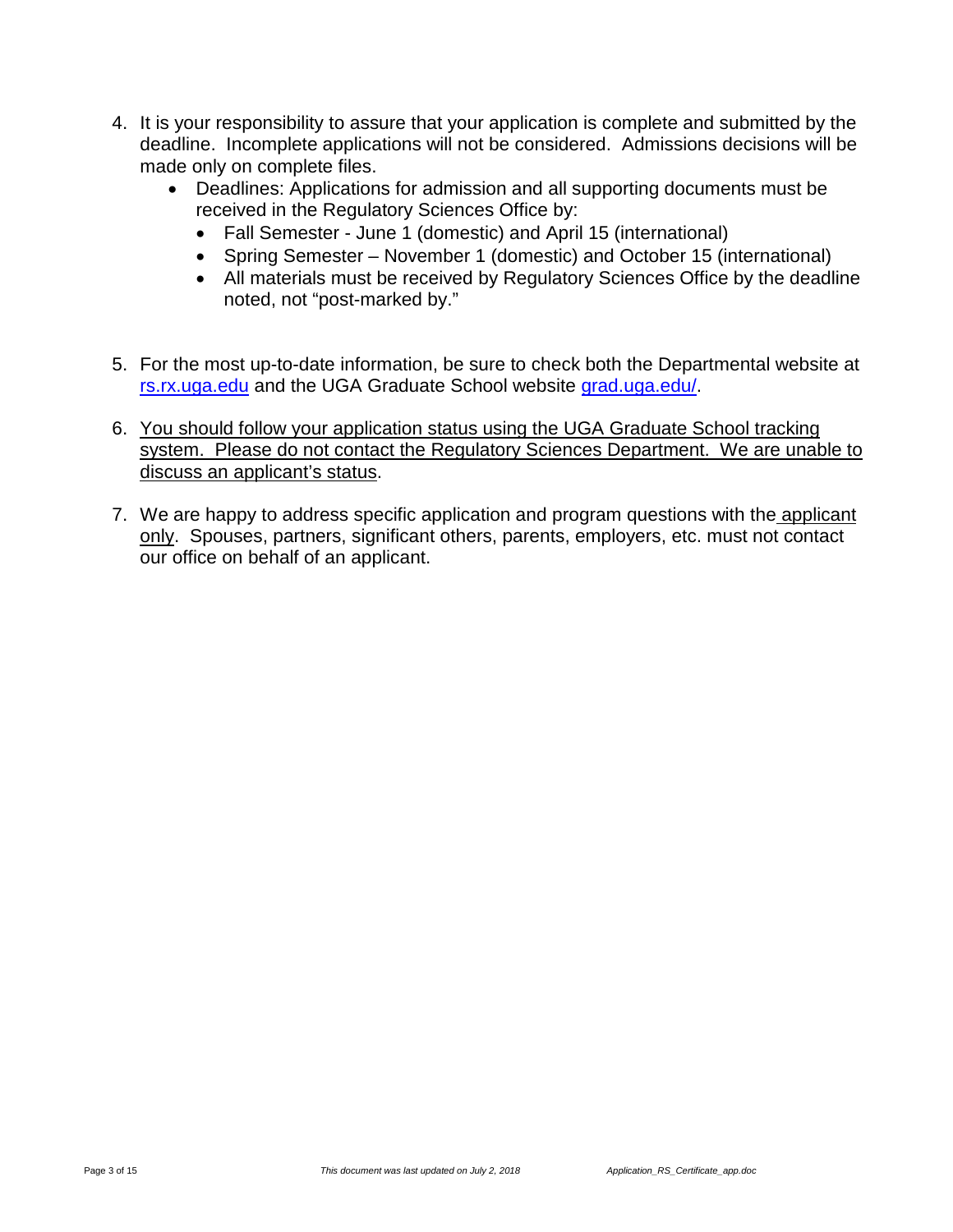# **Regulatory Sciences** GRADUATE EDUCATION PROGRAM Certificate Program

# <span id="page-3-0"></span>**Application Procedures**

#### **Admission Guidelines for the Graduate Certificate Program**

#### All applicants:

#### Send to the Regulatory Sciences Department -

- 1. Completed Personal Information Profile that is a part of this document.
- 2. Current résumé outlining the applicant's clinical trials or regulatory sciences experience
- 3. A one-page **Statement of Purpose** directed to the Regulatory Sciences Program
- 4. *Optional (if applicable):* Letter of Support from Employer that supports the applicant's participation in this program and outlines the perceived benefit of this coursework to your professional work
- 5. Two Recommendation Requests using the [Departmental Recommendation Form](#page-8-0) within this packet.

#### Send to the UGA Graduate School –

- 6. Completed UGA Graduate School Application found at, [grad.uga.edu/.](http://grad.uga.edu/) The Graduate School Application must be submitted directly to the Graduate School using the contact information on the website. In general, Graduate School Application includes:
	- a. Completing the general application for admission as a **NON-DEGREE** Seeking student.
	- b. The program code to use is **CERT\_2IBR.**
	- c. A brief Statement of Purpose
	- d. An Application-processing fee
- 7. Submit two (2) official copies of transcripts from the institution that awarded the highest degree; must be in sealed envelope, mailed directly from awarding institution to the UGA Graduate School.

**Please follow the application preparation procedures when submitting your application materials.** Note: In order to be considered for the appropriate semester, deadlines must be followed.

All applicants:

- Print clearly or type all forms.
- Fully complete all Regulatory Sciences Program application forms.
- Be sure to sign and date all signature blocks.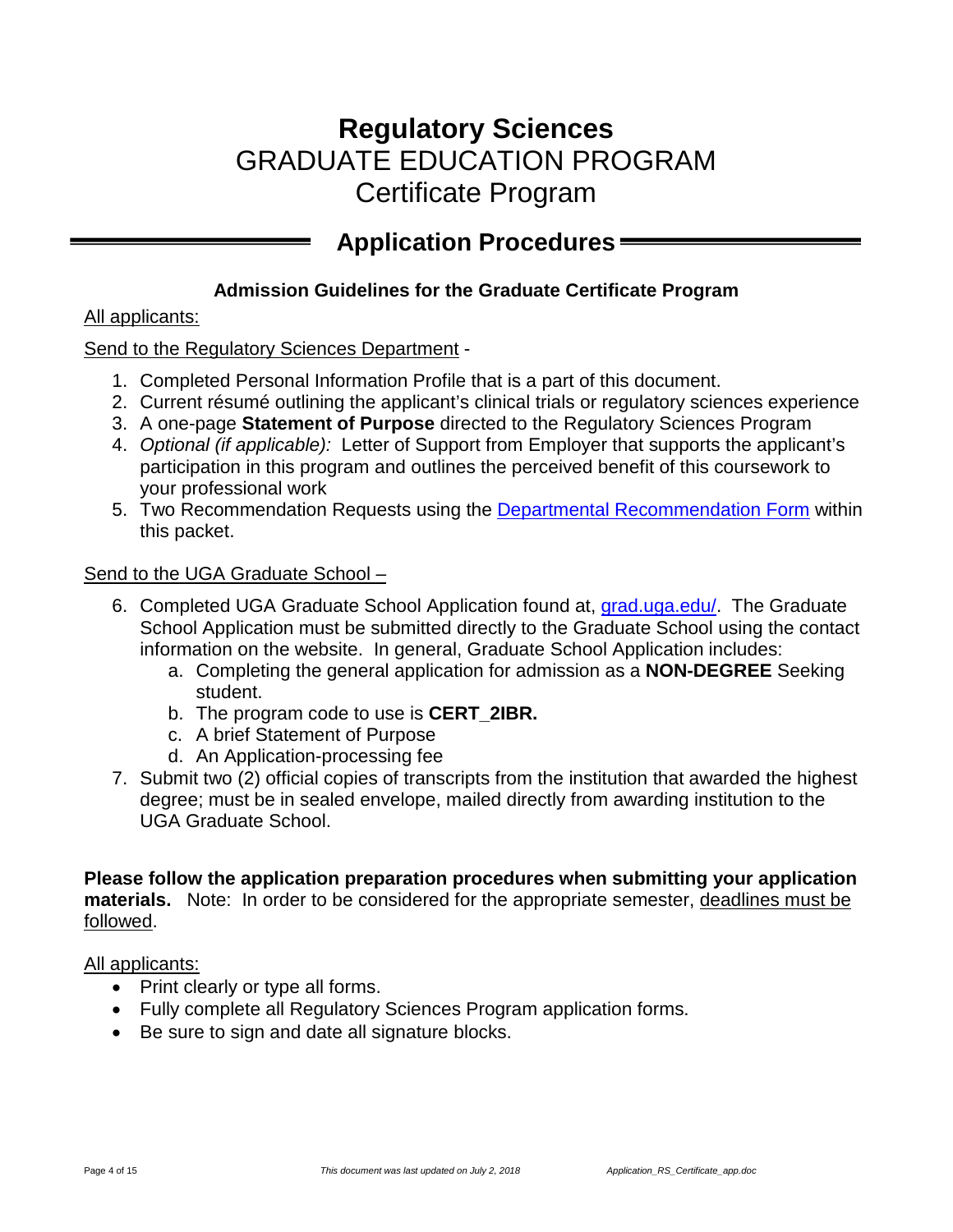#### **Have I included everything in my Admissions Portfolio?**

#### **Check List To the RA Department:**

- $\Box$  Personal Information Profile
- □ Current Résumé/Curriculum Vitae
- $\Box$  Statement of Purpose
- $\Box$  Two Letters of Recommendation using the [Departmental Recommendation Form](#page-8-0)
- *Optional:* Letter of Support from Employer
- $\Box$  You must also complete a University of Georgia Graduate School application at *[www.grad.uga.edu/](http://www.grad.uga.edu/)*
- *The RS department is unable to comment on the status of your application. Follow your application status using the UGA Graduate School online tracking system.*

#### **Check List**

#### **To the UGA Graduate School:**

- $\Box$  UGA Graduate School Application you must also apply to the UGA Graduate School using their online application process, [grad.uga.edu/.](http://grad.uga.edu/)
- $\Box$  Two official copies of academic transcripts
- $\Box$  International students must supply TOEFL Scores.
	- Remember, for international students, our program does not offer student visa sponsorships or student assistantships.

#### **Mailing Instructions**

The Regulatory Sciences Department Application materials must be received on or before the deadline for term of enrollment. All materials must be received by Regulatory Sciences & Clinical Trials Office by the deadline noted, not "post-marked by." **Department Deadline is: Fall Semester: June 1 (domestic) & April 15 (international); Spring Semester: November 1 (domestic) & October 15 (international)**

**You may send your information via email to [cdavpt1@uga.edu.](mailto:cdavpt1@uga.edu) Or, you may send your information through the US Mail.** Be sure to send only the completed application to the address below. Use the entire mailing address.

**International Biomedical Regulatory Sciences & Clinical Trials Programs The University of Georgia Gwinnett Campus College of Pharmacy 2530 Sever Road, Suite 100 Lawrenceville, Georgia 30043**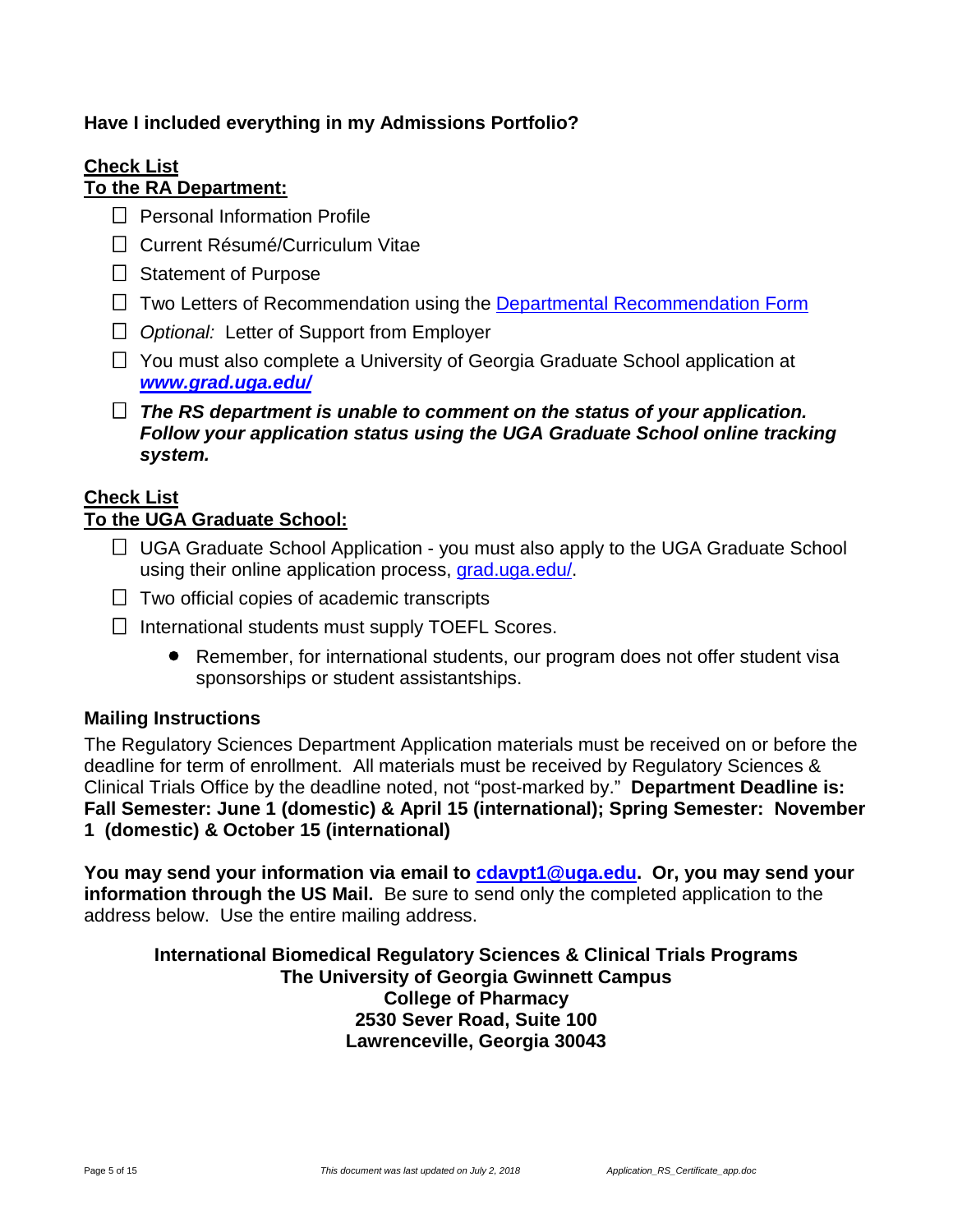#### *Other Important Notes:*

1) Use caution if sending any information by email. The College of Pharmacy email servers are not secure to handle sensitive information.

2) When you identify your preferred email address below, understand that it is YOUR responsibility to check your email regularly in order to receive timely information from the department and the University. The University recognizes e-mail as an official means of communication. It is therefore important that you check your email regularly. Failure to respond to requests in a timely manner can jeopardize your application. Be sure to add **uga.edu** domain to your email **safe list** to ensure that you receive all university and departmental correspondence.

3) Information requested by the UGA Graduate School Admissions should be sent to their attention, *[www.grad.uga.edu/](http://www.grad.uga.edu/) or [gradadm@uga.edu.](mailto:gradadm@uga.edu)* 

4) Remember to review the program's tuition structure, E-rate, at (estimate only) [www.bursar.uga.edu/.](http://www.bursar.uga.edu/)

5) The department does not offer financial sponsorships or assistantships. It is the applicant's or student's responsibility to familiarize him or herself with the tuition and to seek out financial aid if needed. UGA's Office of Financial Aid URL is [www.uga.edu/osfa/index.html.](http://www.uga.edu/osfa/index.html)

6) The Certificate in Clinical Trials Design and Monitoring is a separate application and process.

7) The Masters of Science Degree in Pharmacy (with an emphasis in Regulatory Sciences), is a separate application and process. It includes a separate application form and supplementary admission criteria, including the submission of the verbal and quantitative sections of the General Test of the Graduate Record Examinations (GRE). Please review the Department's website for the most up-to-date information on this Master's Program.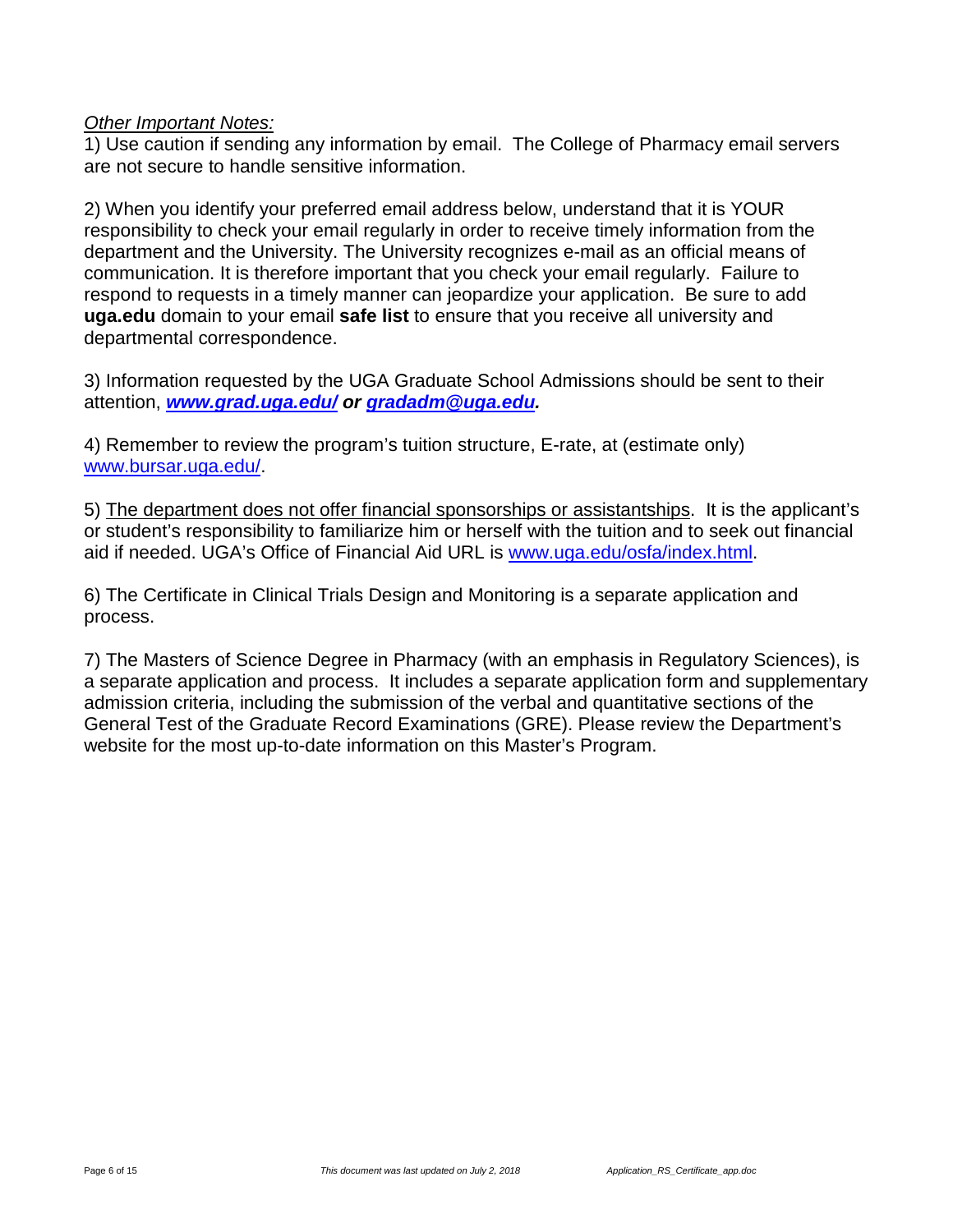## **Personal Information Profile**

#### <span id="page-6-0"></span>REGULATORY SCIENCES GRADUATE EDUCATION PROGRAM APPLICATION **Departmental Application Deadline: Fall Semester: June 1 (domestic) & April 15 (international) Spring Semester: November 1 (domestic) & October 15 (international)**

*Optional*: Please submit an application photo of yourself or send a digital image to [cdavpt1@uga.edu.](mailto:cdavpt1@uga.edu) This image will be used for secure class composite directory.

#### **Adobe Acrobat may be used to fill out this form**

#### **Personal Data**

Please print carefully or type responses to all sections of the application. Attach additional sheets if necessary.

| (Last, First, Middle Initial)                                                          |                                                                                                                       |
|----------------------------------------------------------------------------------------|-----------------------------------------------------------------------------------------------------------------------|
|                                                                                        |                                                                                                                       |
| (mm/dd/yyyy)                                                                           |                                                                                                                       |
|                                                                                        | Please state your residency status: U.S. citizen ____ Permanent Resident ___ F-1 Visa ___                             |
| GA resident ____ Other ____ (identify) ____________________                            |                                                                                                                       |
| Optional: Please check one of the following:                                           |                                                                                                                       |
|                                                                                        | White, Non-Hispanic _______ Black, Non-Hispanic _____ Hispanic _____                                                  |
|                                                                                        | Asian/Pacific Islander _______ American Indian ______ Other _____                                                     |
| <b>Home Address:</b>                                                                   |                                                                                                                       |
| <b>Street</b>                                                                          | City State & Zip Code                                                                                                 |
|                                                                                        |                                                                                                                       |
|                                                                                        |                                                                                                                       |
| means of communication. It is therefore important that you check your email regularly. | to check your email regularly in order to receive timely information. The University recognizes e-mail as an official |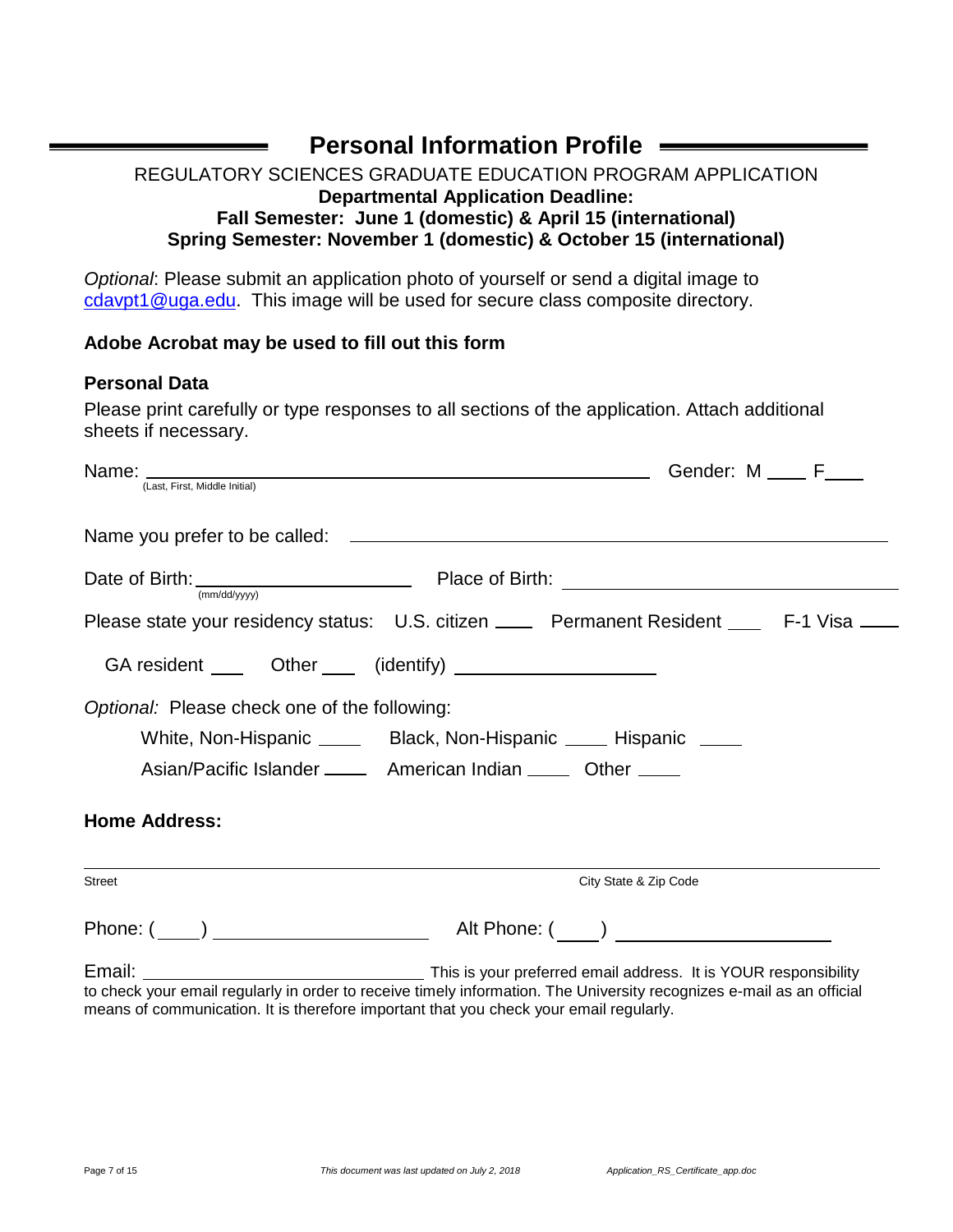#### **Business Name Position/Title:**

| <b>Work Address:</b> |                         |
|----------------------|-------------------------|
| <b>Street</b>        | City, State, & Zip Code |
|                      |                         |

Work Email (or secondary email address):

#### **Work History**

Attach additional sheets as necessary. List starting with your current (or most recent) position the jobs that you have held:

|          |                      |              | <b>Employment Dates</b> |
|----------|----------------------|--------------|-------------------------|
|          |                      |              |                         |
|          |                      |              |                         |
| Position | City                 | <b>State</b> | <b>Employment Dates</b> |
|          |                      |              |                         |
| Position | City                 | State        | <b>Employment Dates</b> |
|          |                      |              |                         |
|          |                      |              | <b>Employment Dates</b> |
|          | Position<br>Position | City<br>City | State<br><b>State</b>   |

#### **College or University**

Name in chronological order the institution(s) which you have attended for college credit. Give the name of each institution, the dates of your attendance, and the degree received.

| Name of School or College | <b>From</b> | Тo | Degree |
|---------------------------|-------------|----|--------|
|                           |             |    |        |
|                           |             |    |        |
|                           |             |    |        |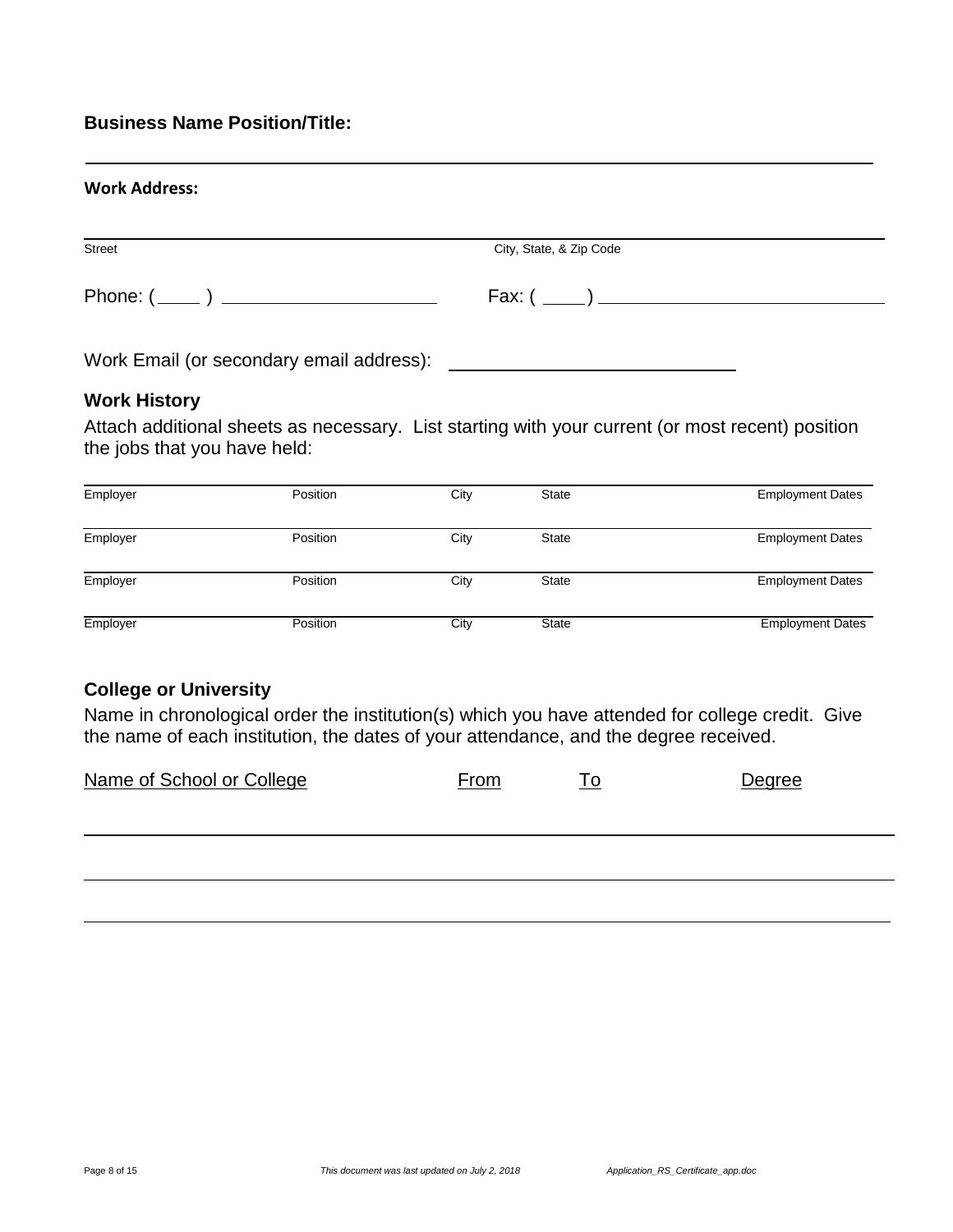If you are currently attending a college or university, list the degree you are pursuing and/or courses you are now taking.

#### **Certifications / Licensures**

Please list here and describe in detail on your résumé any certifications and/or licensures (like CQE, RAC).

٦

State Type

٦ I certify that the responses on this application form and all accompanying materials are true to the best of my knowledge, and I am aware that any knowing falsification heron may result in denial of admission. Further, it is my understanding that I shall not be considered for admission until I have submitted all credentials.

| Signature: |
|------------|
|            |

<span id="page-8-0"></span>

Signature: Signature: Signature: Date: Date: Digital signatures are accepted.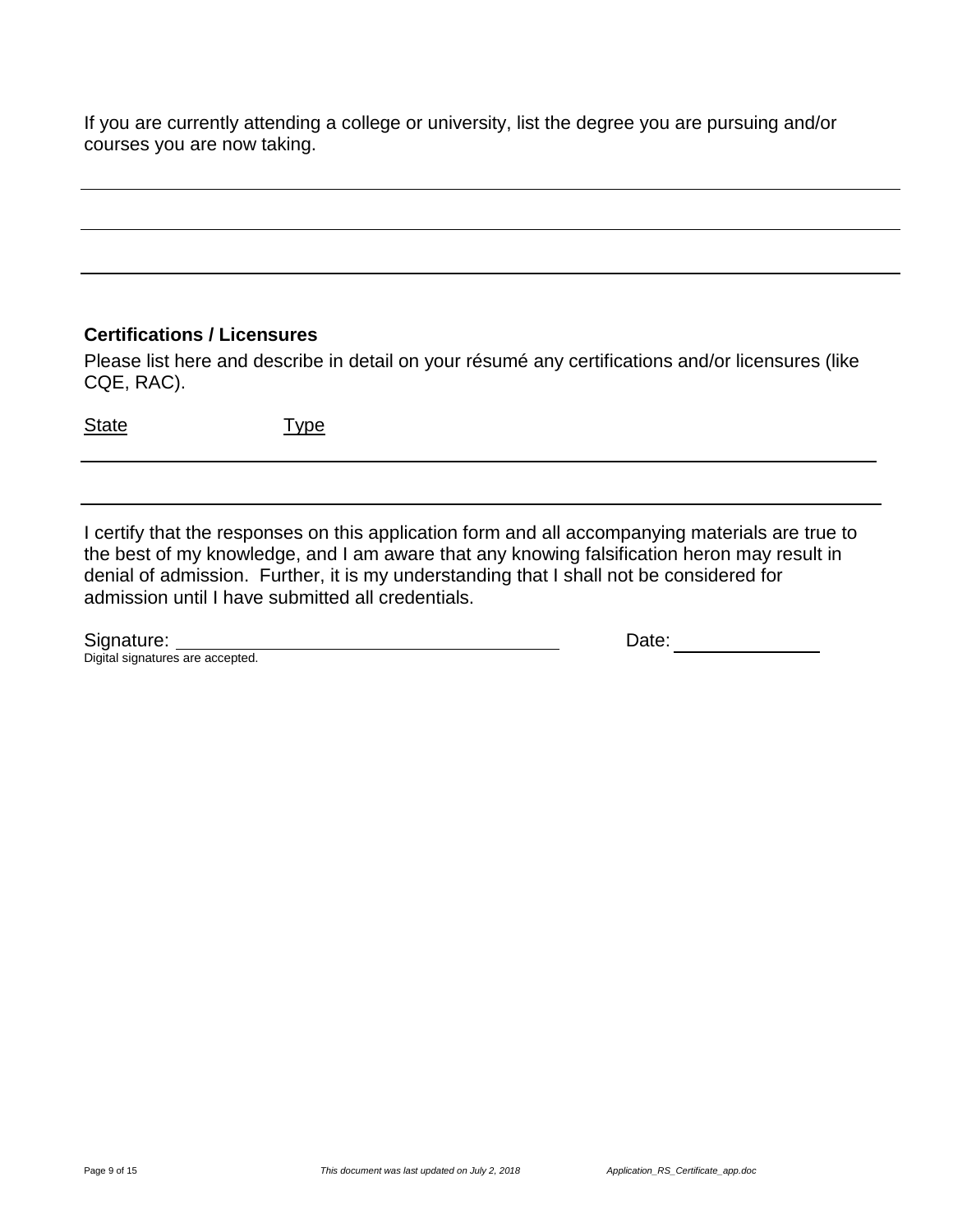### <span id="page-9-0"></span>**Recommendation Form**

For Application to the Regulatory Sciences Certificate Program

#### **Adobe Acrobat may be used to fill out this form.**

*You may use the Graduate School Recommendation form or this form. For questions, contact the Regulatory Sciences Program coordinator at (678) 985-6809 or by email [cdavpt1@uga.edu.](mailto:cdavpt1@uga.edu)*

#### **To the Applicant:**

Two recommendation request forms are required and must be mailed under separate cover. One recommendation form should come from your current employer or supervisor unless self-employed.

Applicant's Name: *(Please print or type)*

Your recommendation can be mailed to:

**Regulatory Sciences & Clinical Trials Graduate Education Programs The University of Georgia, College of Pharmacy Gwinnett Campus 2530 Sever Road Lawrenceville, GA 30043 Fax#: 770-357-3805 or email** *[cdavpt1@uga.edu.](mailto:cdavpt1@uga.edu)*

Federal law grants access to educational records to students after enrollment. I voluntarily waive my right of access to the information contained in the recommendation and agree that it shall remain confidential.

Applicant's Signature: Date:

**To the Recommender:**

Recommender's Name:

*(Please print or type)*

Business Name and Position/Title:

Address:

Street City State & Zip Code Phone:  $(\_\_)$   $\_\_$ Email: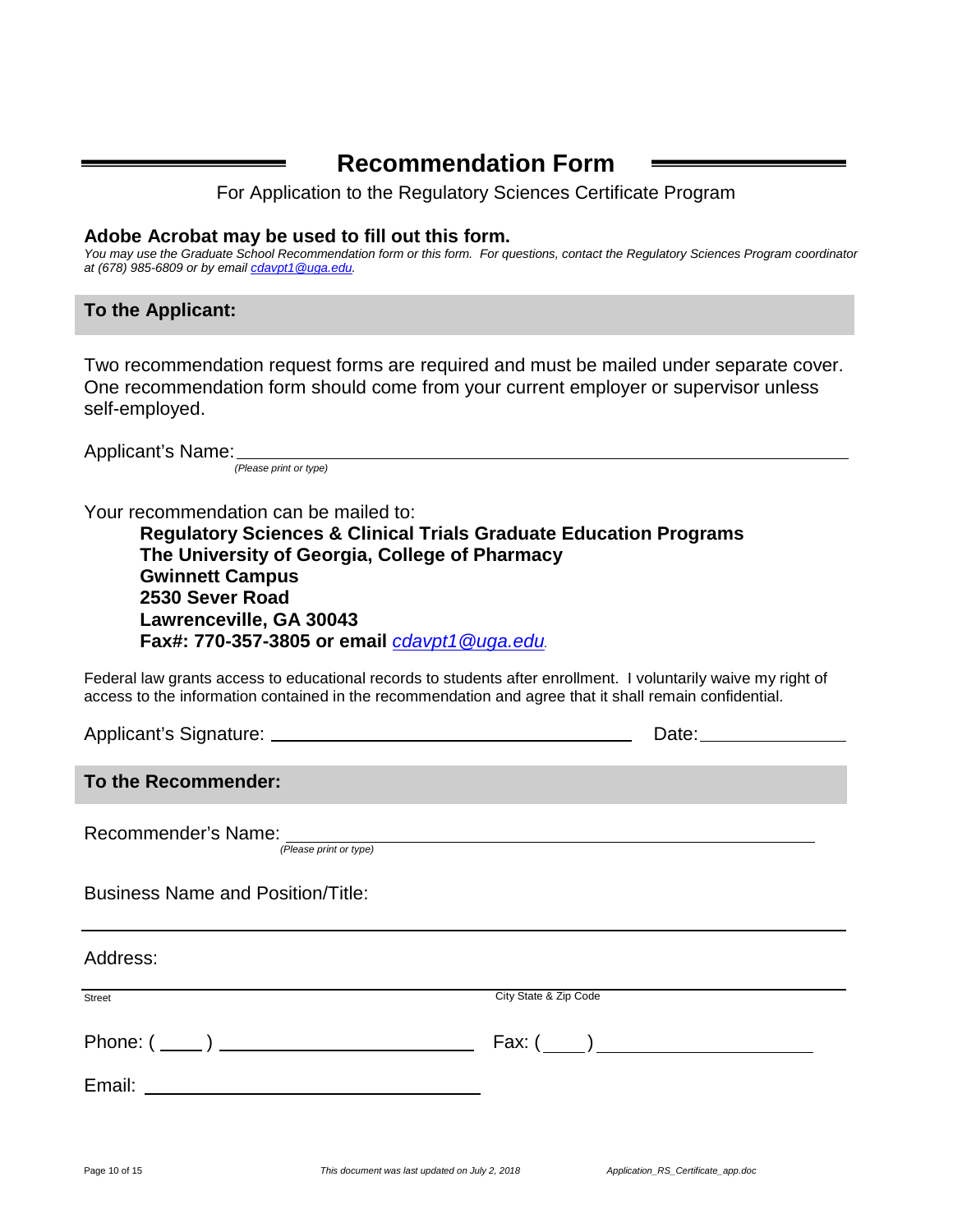The Admissions Committee of the International Biomedical Regulatory Sciences Program of the College of Pharmacy at the University of Georgia appreciates your assistance in evaluating this applicant.

Please complete both pages of this form and return to the address above. Responses should involve specific knowledge relevant to the applicant's potential to study. The applicant has chosen you to make an honest, candid assessment of his/her abilities. Your recommendation will be considered in the admissions process.

Federal law grants access to educational records to students after enrollment. Therefore, unless the statement above which waives access is signed by the applicant, we cannot guarantee the confidentiality of your recommendation.

| How well do you know the applicant?<br>Very Well Moderately        | Slightly                     |  |  |  |
|--------------------------------------------------------------------|------------------------------|--|--|--|
| How long have you known the applicant?                             |                              |  |  |  |
| My relationship to the applicant is/was in the following capacity: |                              |  |  |  |
|                                                                    |                              |  |  |  |
| Current Employer/Supervisor Current Employer/Supervisor            |                              |  |  |  |
| - Professional Colleague                                           | Instructor/Teacher/Professor |  |  |  |
| _______ Friend/Acquaintance                                        |                              |  |  |  |
|                                                                    |                              |  |  |  |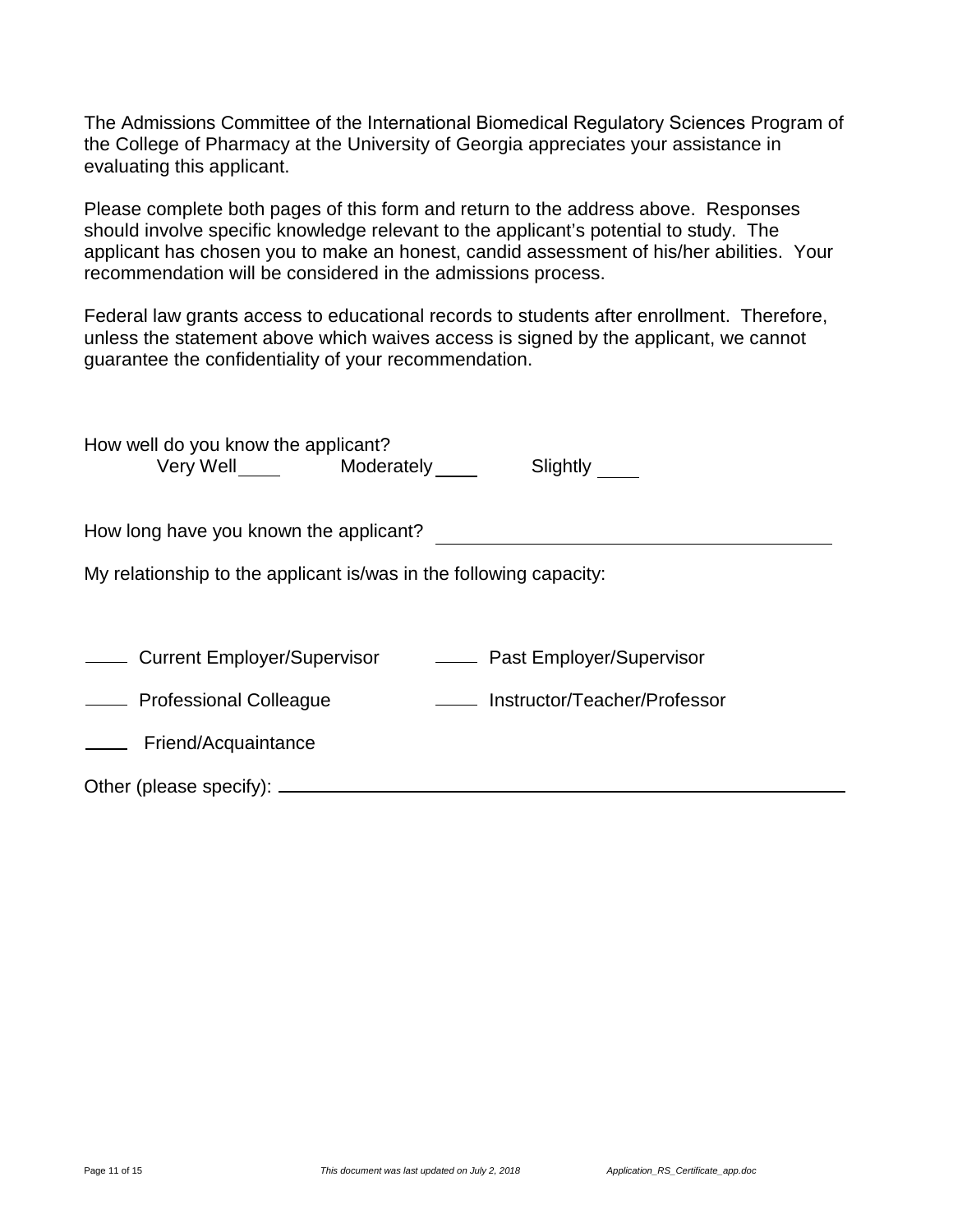How would you rate the applicant for each of the following characteristics? Please click on the box which best describes the applicant to insert the  $\checkmark$  or  $\checkmark$  in the appropriate field.

| <b>Characteristic</b>                                            | <b>Outstanding</b> | Good | Fair | Poor | No basis for<br>assessment |
|------------------------------------------------------------------|--------------------|------|------|------|----------------------------|
| <b>Goal Orientation (motivation)</b>                             |                    |      |      |      |                            |
| Intellectual ability (keenness, capacity)                        |                    |      |      |      |                            |
| Professionalism (promptness,<br>perseverance, dependability)     |                    |      |      |      |                            |
| <b>Dedication</b>                                                |                    |      |      |      |                            |
| <b>Organization Skills</b>                                       |                    |      |      |      |                            |
| Initiative (independence,<br>resourcefulness)                    |                    |      |      |      |                            |
| <b>Character (integrity, honesty,</b><br>responsibility, ethics) |                    |      |      |      |                            |
| <b>Maturity (leadership, assertiveness)</b>                      |                    |      |      |      |                            |
| Personality (self-confidence, sense of<br>humor)                 |                    |      |      |      |                            |
| Ability to work with others                                      |                    |      |      |      |                            |
| <b>Communication (oral)</b>                                      |                    |      |      |      |                            |
| <b>Communication (written)</b>                                   |                    |      |      |      |                            |
| <b>Interest in Profession</b>                                    |                    |      |      |      |                            |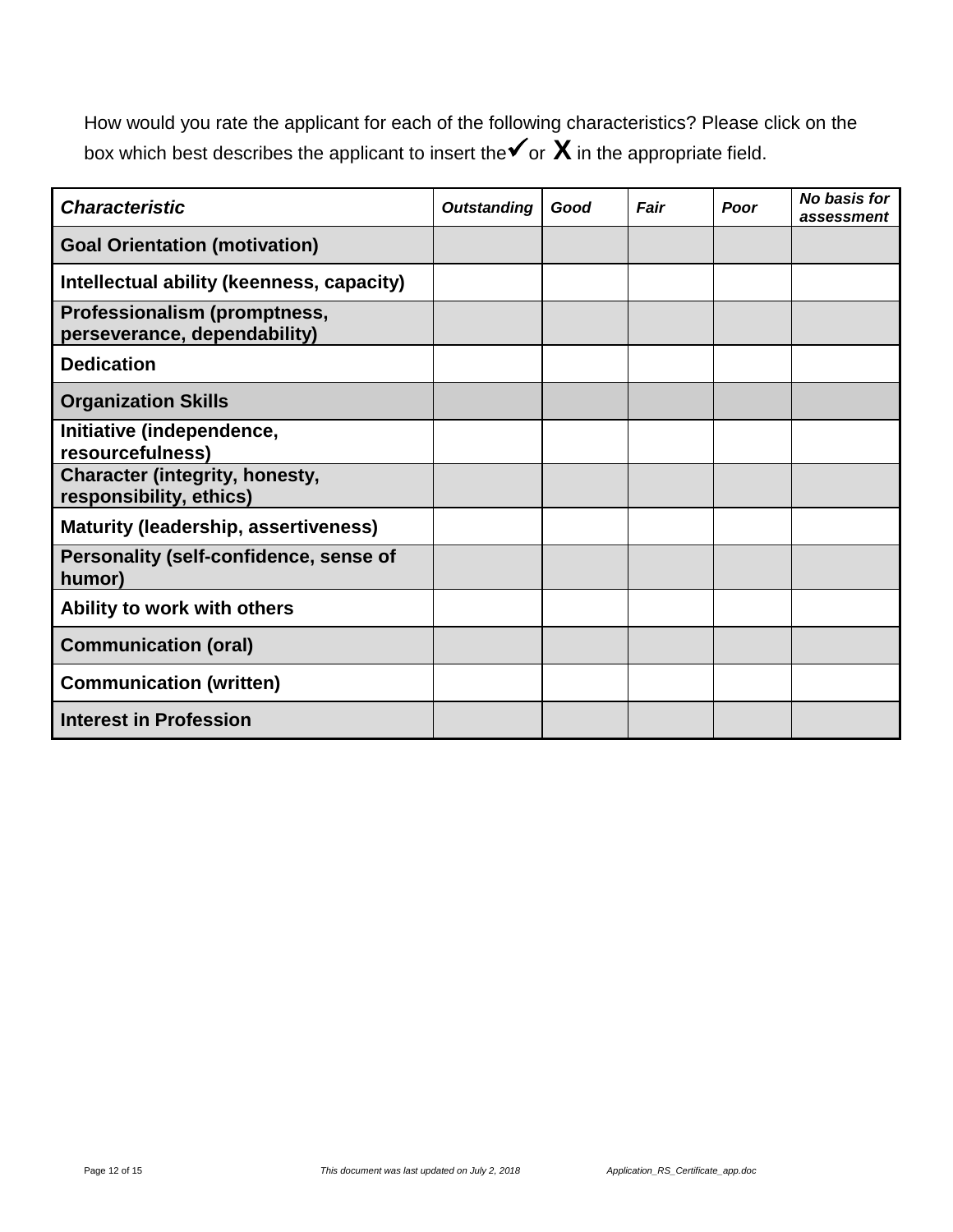Please express your opinions based on your contact with the applicant. You may share any information which would be relevant to his/her character, capabilities, performance, readiness, and motivation to complete the Regulatory Sciences Graduate Education Program. Your time and effort in this endeavor is of value to the Admissions Committee in their consideration of the applicant.

Please print or type. Attach additional sheets or letter if necessary.

Recommendation concerning admission (please check one):

**I highly recommend this applicant.** 

**I** recommend this applicant.

**I recommend this applicant, but with some reservations.** 

I am not able to recommend this applicant.

| Signature of recommender:        | )ate |  |
|----------------------------------|------|--|
| Digital signatures are accepted. |      |  |

Your recommendation can be mailed to: **International Biomedical Regulatory Sciences Programs The University of Georgia, College of Pharmacy Gwinnett Campus 2530 Sever Road, Suite 100 Lawrenceville, GA 30043 Fax#: 770-357-3805 or email** *[cdavpt1@uga.edu.](mailto:cdavpt1@uga.edu)*

*.*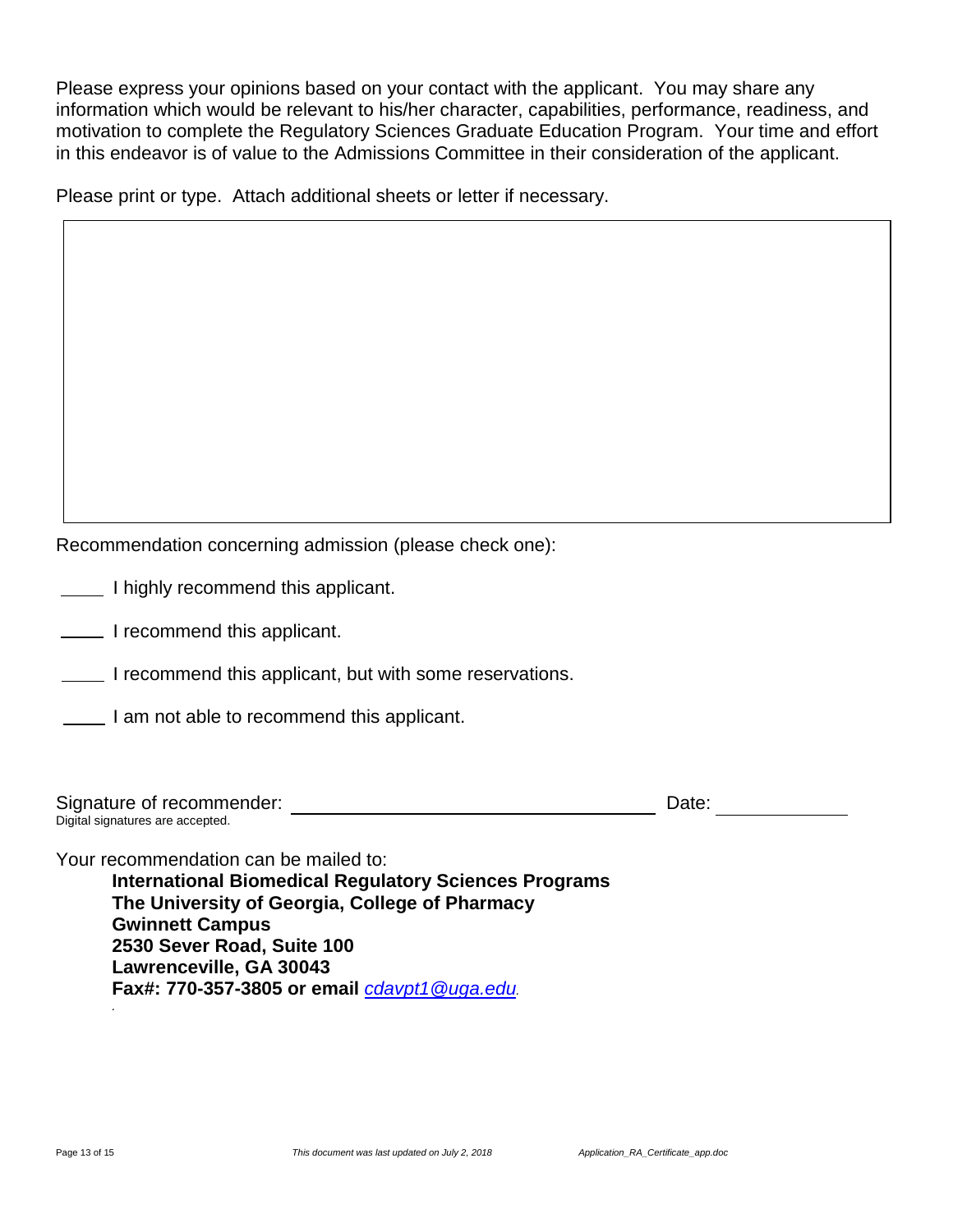## **Connectivity Expectations**

#### <span id="page-13-0"></span>**If you are admitted into the Regulatory Sciences Program, you must ensure the following:**

These are requirements. Inability to operate basic listed hardware and software will jeopardize admission or progression in the program.

#### **Internet Access**

This online program requires a reliable connection to the Internet. You are responsible for setting up your own connection to the Internet. A broadband connection of 384 Kbps or higher is strongly recommended due to the rich media content in many of the online courses.

#### **Operating System**

We are an MS Windows Operating System Program. If you opt to use another operating system, like Apple OS, you will need to get support from UGA's EITS Office.

#### **Email**

Make sure that you have provided both the Department and the University with your preferred email address. It is YOUR responsibility to check your email regularly in order to receive timely information. The University recognizes e-mail as an official means of communication. It is therefore important that you check your email regularly.

Be sure to add **.uga.edu** domain to your email **safe list** to ensure that you receive all university and departmental correspondence.

#### **Online Courses**

If admitted UGA will provide you with a UGA MyID account giving you access to e-mail and eLearning Commons, and other services. It is your responsibility to make sure your MyID account and password is active. All of your course materials will appear in eLC. We will use eLC to make announcements pertaining to this course. It is your responsibility to check your eLC News and Content Modules on a regular basis to make sure you keep current with the course.

#### **Software & Hardware required**

- 1. Microsoft Office Suite
- 2. Adobe Acrobat Reader (latest version) If you have the full version of Adobe Acrobat you do NOT need Adobe Reader.
- 3. The latest versions of 1) Adobe Flash Player, 2) Apple QuickTime Player, 3) Windows Media Player, and 4) Java
- 4. At least two internet browsers

**Computer Microphone**: If your computer does not have a microphone, please get one.